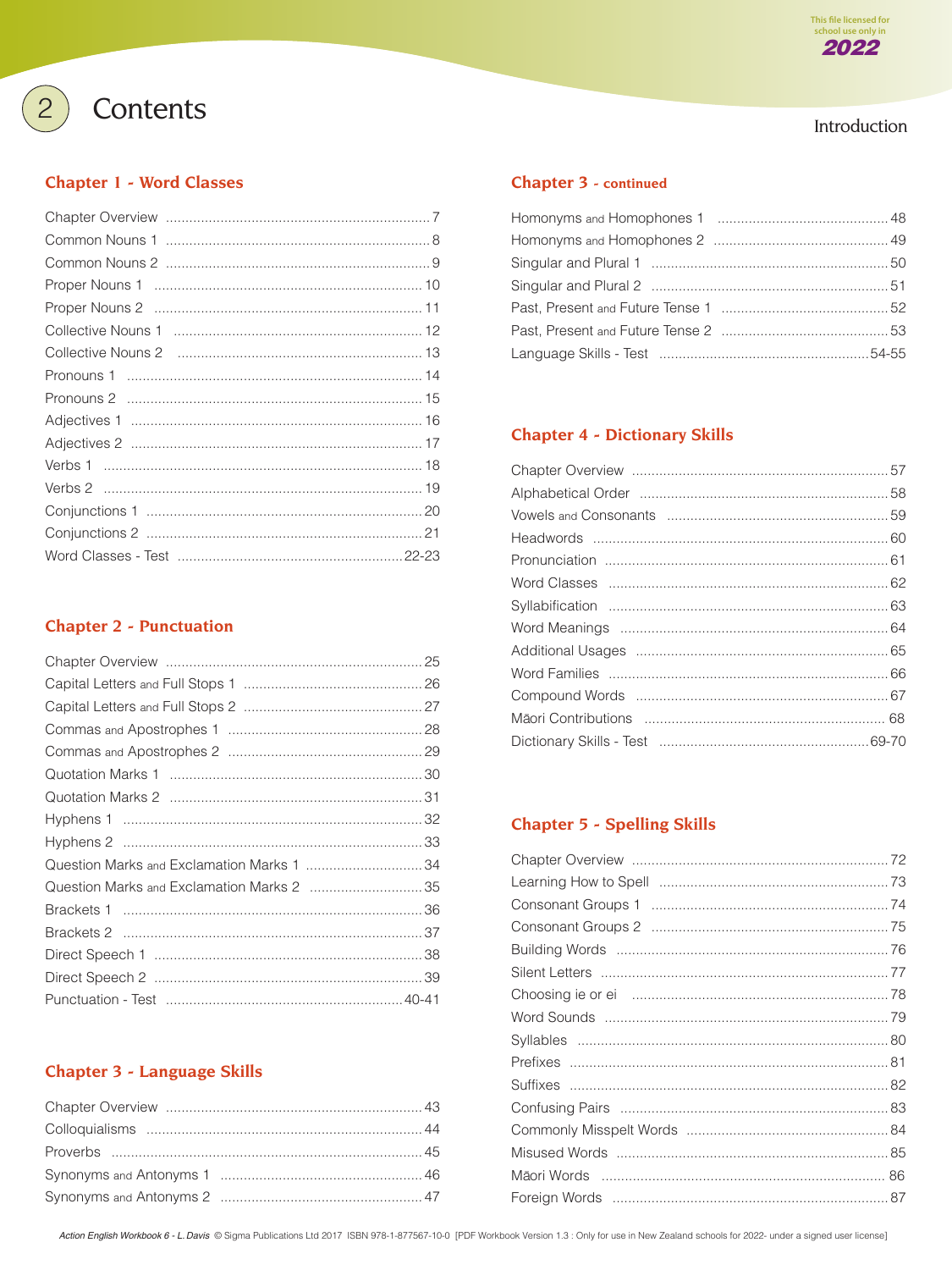# **3** Contents / Work Diary **Introduction**

### **[Chapter 6 - Written Language](#page--1-0)**

# **[Chapter 7 - Comprehension](#page--1-0)**

| Advertisement - Supermarket Specials  125-126 |  |
|-----------------------------------------------|--|
|                                               |  |
|                                               |  |



# **[Chapter 8 - Research Skills](#page--1-0)**

### **Answer Section**

| due date  page | work required | finishe | marked |
|----------------|---------------|---------|--------|
|                |               |         |        |
|                |               |         |        |
|                |               |         |        |
|                |               |         |        |
|                |               |         |        |
|                |               |         |        |
|                |               |         |        |
|                |               |         |        |
|                |               |         |        |
|                |               |         |        |
|                |               |         |        |
|                |               |         |        |
|                |               |         |        |
|                |               |         |        |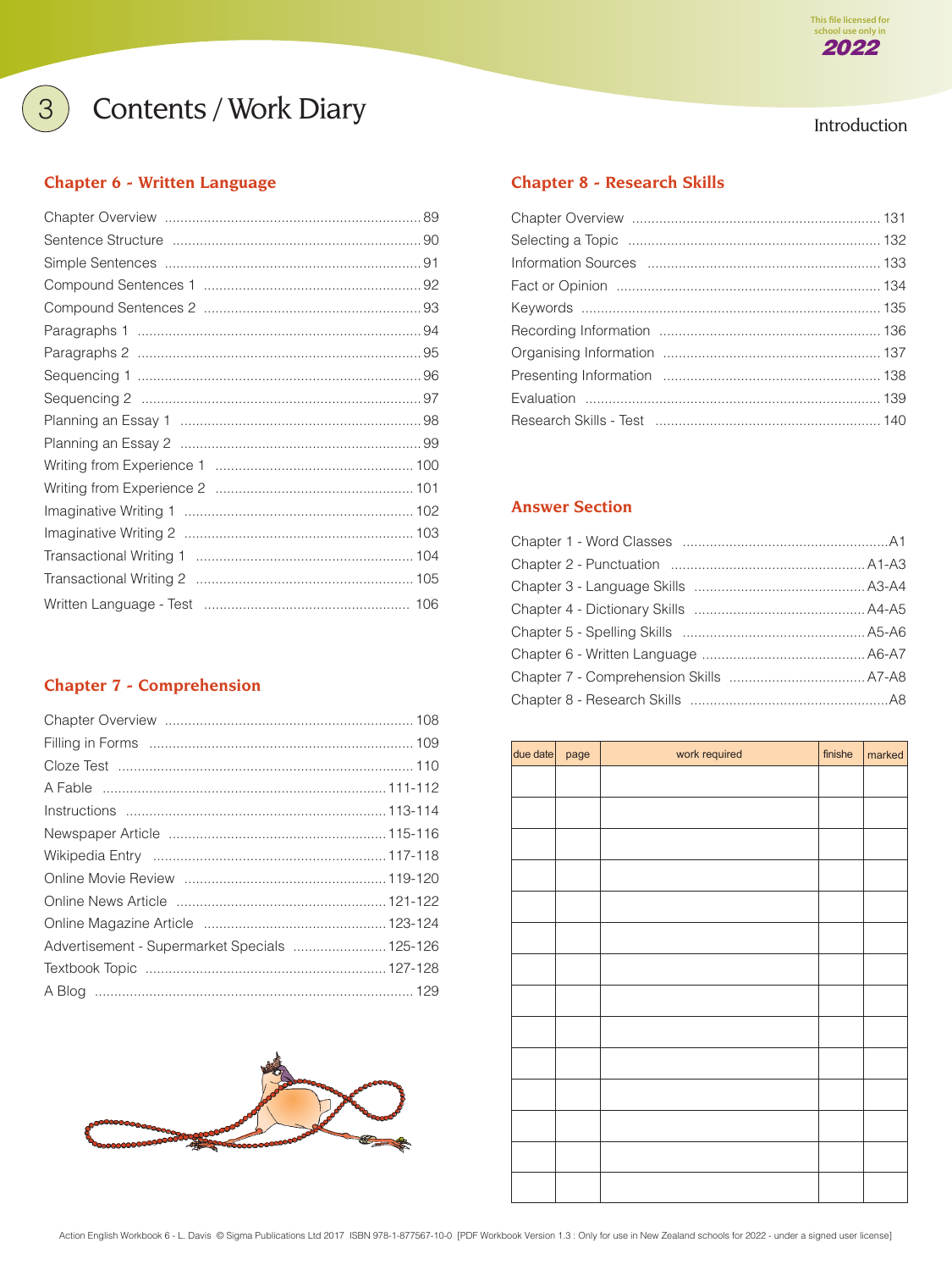# Proper Nouns 2



1 Use the proper nouns below to fill in the gaps in the paragraph that follows.

|                                                 | <b>West Coast</b><br><b>Fox</b> | Franz Josef<br>Māori    |  |
|-------------------------------------------------|---------------------------------|-------------------------|--|
|                                                 | Tasman Sea                      | Southern Alps           |  |
|                                                 | New Zealand                     |                         |  |
| The                                             |                                 | is a long strip of land |  |
| and the<br>squeezed between the                 |                                 |                         |  |
| . In the southern part of the                   |                                 |                         |  |
| region are two glaciers, the                    |                                 |                         |  |
|                                                 | and the<br>. It was the source  |                         |  |
| of pounamu, the greenstone highly valued by the |                                 |                         |  |
|                                                 |                                 | since before the early  |  |

### recorded history of

## **C Places in Kiwi-Land**

1 Under each picture write the proper noun for each of these famous New Zealand landmarks. [a clue is given for each one]



# **A** The West Coast **B** Exploring New Zealand

1 Write some sentences about a special trip you have taken in New Zealand. Make sure you include at least four or five proper nouns and underline them.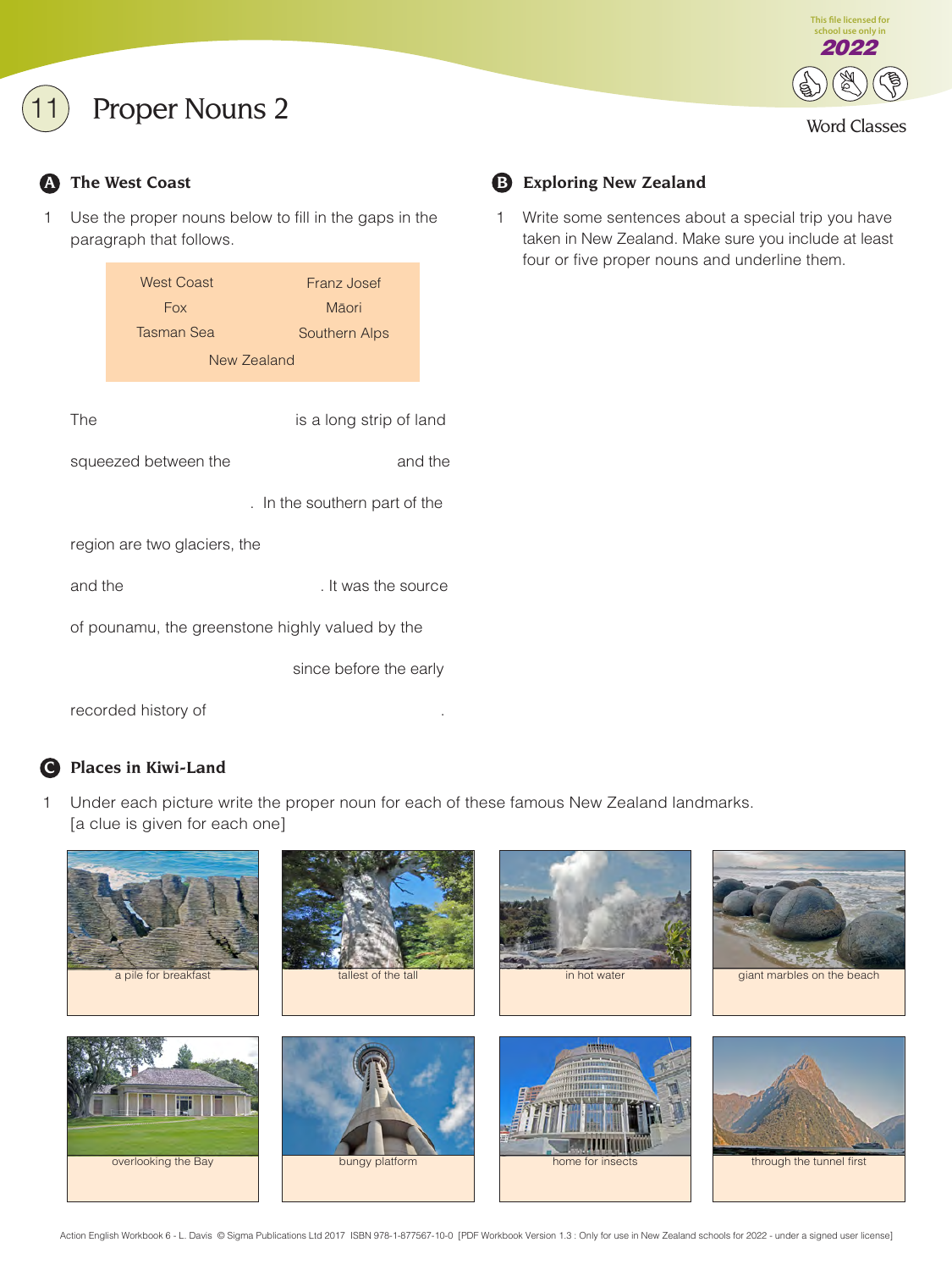# **2** Commas and Apostrophes 2 Punctuation

When an apostrophe is used to show ownership it can be placed before the s or after the s. To decide whether the apostrophe comes before or after the 's' ask yourself, who owns the object? If the sentence shows only one owner, the apostrophe comes before the s. When there is more than one owner, the apostrophe is placed after the s.

Examples : The gecko's tail was trapped. The gecko (singular - i.e one gecko) owns the tail, therefore the apostrophe goes before the s. The fishes' tails flashed silver. The fishes (plural - i.e. more than one fish) own the tails, therefore the apostrophe goes after the s.

## **A Who Owns This? B** Perfectly Placed

1 Write a list of things each of your friends own. The first one is done for you.

| a)             | Sara's handbag |              | a) the kakas beak   |
|----------------|----------------|--------------|---------------------|
| b)             |                |              | b) the wasps nests  |
| $\circ$ )      |                |              | c) the eels fin     |
| d)             |                |              | d) the bats caves   |
| e)             |                |              | e) the grasshoppers |
| f)             |                |              | f) the ants nests   |
| g)             |                |              | g) the wallabies po |
| h)             |                |              | h) the kiores tail  |
| $\mathsf{i}$ ) |                |              | i) the nikaus frond |
| j)             |                | $\mathbf{j}$ | the owls hoot       |



- 1 Place an apostrophe in the correct place to show ownership.
- 
- 
- s wing
- ouches
- 
- the owls hoot



**This file licensed for school use only** 2022

### **C Supermarket Specials**

1 Rewrite these groups of words so that an apostrophe is used to show ownership. The first one is done for you.

a) the manager of the supermarket

### the supermarket manager

- b) the shifts of the check-out operators
- c) the shopping list of the customer
- d) the wheels of trolleys
- e) the fillets of a fish
- f) the skins of bananas
- g) the leaves of lettuces
- h) the heads of cauliflowers
- i) the legs of the display table
- j) the doors of the freezer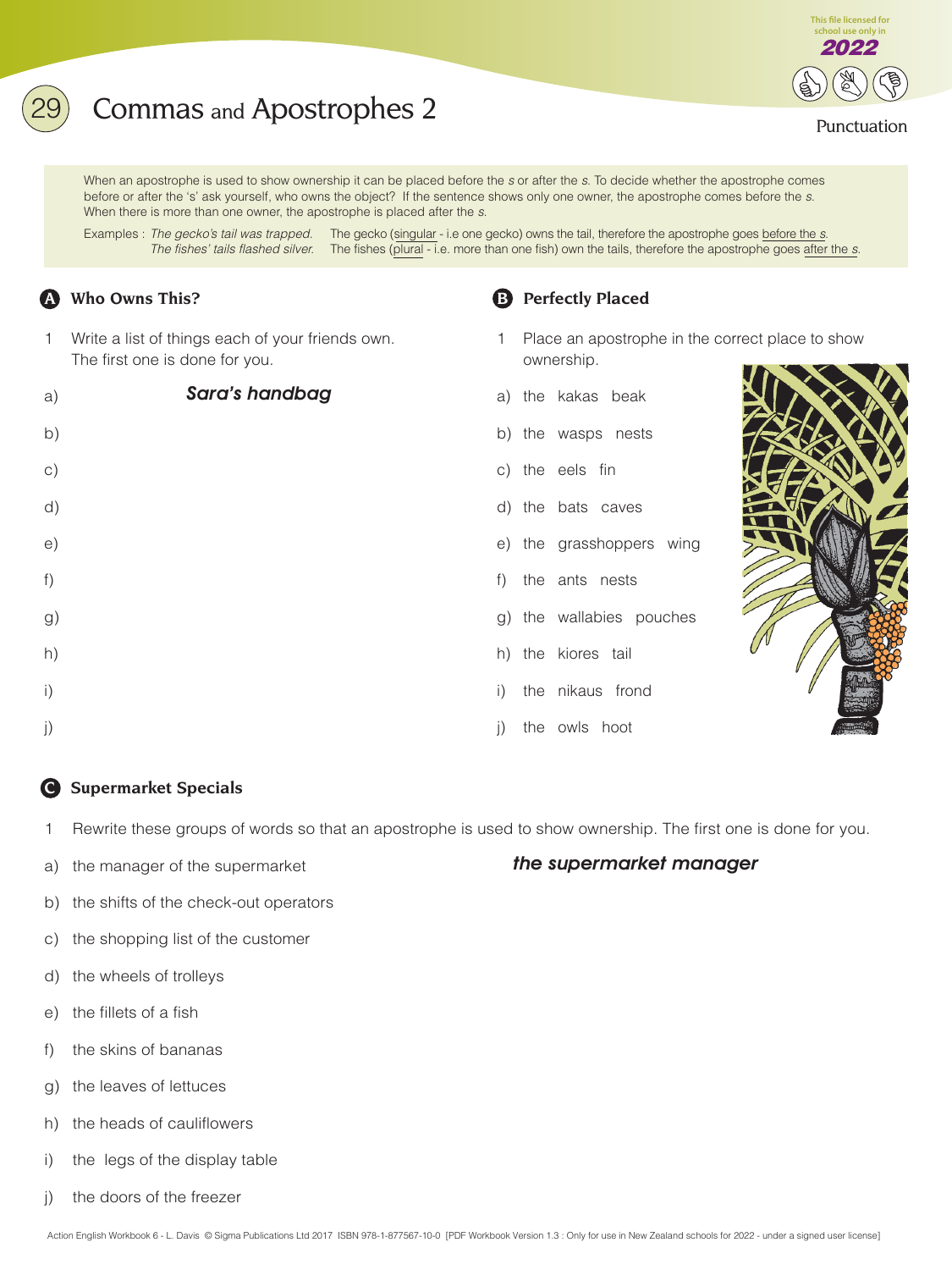# Singular and Plural 2

Singular is one subject. It is one of a kind. Plural is more than one. The samples : table - tables radish - radishes Sometimes when a singular changes to a plural the spelling changes a lot. Examples : foot - feet mouse - mice

1 Write the plurals for each of these words. Some spelling changes may have to be made to make them plural.

|    | singular |
|----|----------|
|    |          |
| a) | brick    |
| b) | hero     |
| c) | brother  |
| d) | child    |
| e) | lady     |
| f) | loaf     |
| g) | foot     |
| h) | deer     |

- man i)
- movie j)

## **C Proverb Plurals**

- 1 Circle the plural nouns in these old sayings or proverbs.
- a) Don't count your chickens before they hatch.
- b) Don't put all your eggs in one basket.
- c) Birds of a feather flock together.
- d) Let sleeping dogs lie.
- 
- g) Shoemakers' wives are worst shod. h) Too many cooks spoil the broth.
- 

# **Plural Nouns**

- Write the plural nouns for each of the following.
- 
- c) Timepieces worn on the wrist d) More than one glass



## **A** More Than One **B** No Singulars

- 1 Change all the singular nouns into plural nouns. Some other changes will be needed to the other words in the sentence as well.
- a) The bird flew to its nest.
- b) The army marched into the town.
- c) The wolf prowled in the forest.
- d) The knife needed sharpening.
- e) The cake was baked in the oven.



- e) Great minds think alike. f) Little children should be seen and not heard.
	-
- i) Fine feathers do not make fine birds.  $j$  when the cat's away the mice will play.
- a) More than one leaf b) People who steal things
	-

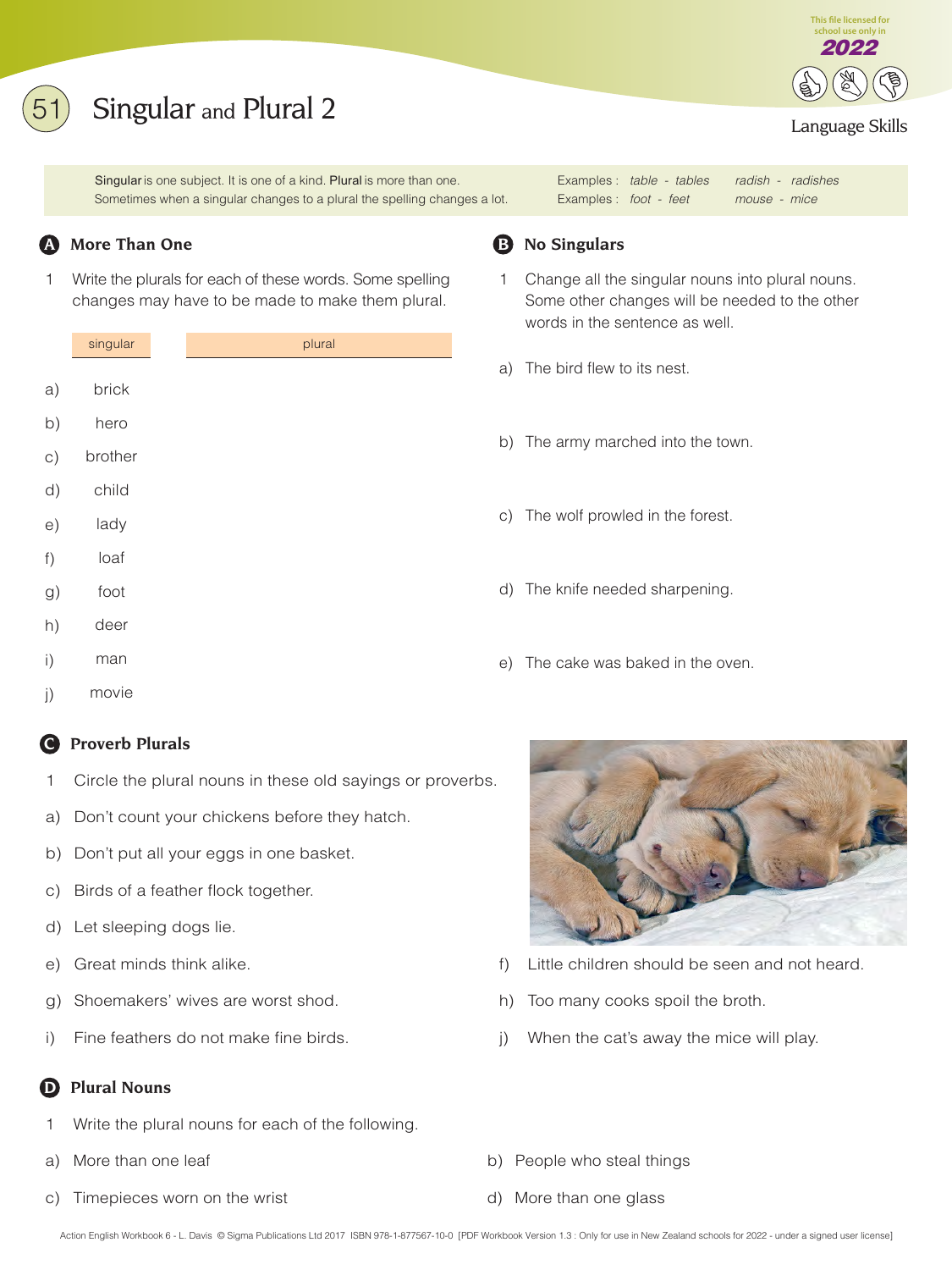

# **A** Take Your Pick **B** Make a List

1 Turn to any page of a dictionary and list ten headwords that follow each other down a column.



- 
- 1 Place these entry words in alphabetical order as they would be found in a dictionary.

**This file licensed for** school use only i 2022

|               |          | cheep   |    | checkpoint |
|---------------|----------|---------|----|------------|
| $\frac{1}{2}$ |          | cheerio |    | cheek      |
|               |          | checkup |    | cheers     |
|               |          | cheese  |    | checkout   |
| $\wp$         |          | cheer   |    | cheery     |
|               | a)       |         | b) |            |
|               | $\circ)$ |         | d) |            |
|               | e)       |         | f) |            |
|               | g)       |         | h) |            |
|               | i)       |         | j) |            |

## **C Finding Examples**

1 Use a dictionary to look up the headword mould. You should find three meanings. List them here.

Meaning 1 :

Meaning 2 :

Meaning 3 :

2 Use a dictionary to find a headword with at least three different meanings that are listed separately.

Headword :

Meaning 1 :

Meaning 2 :

Meaning 3 :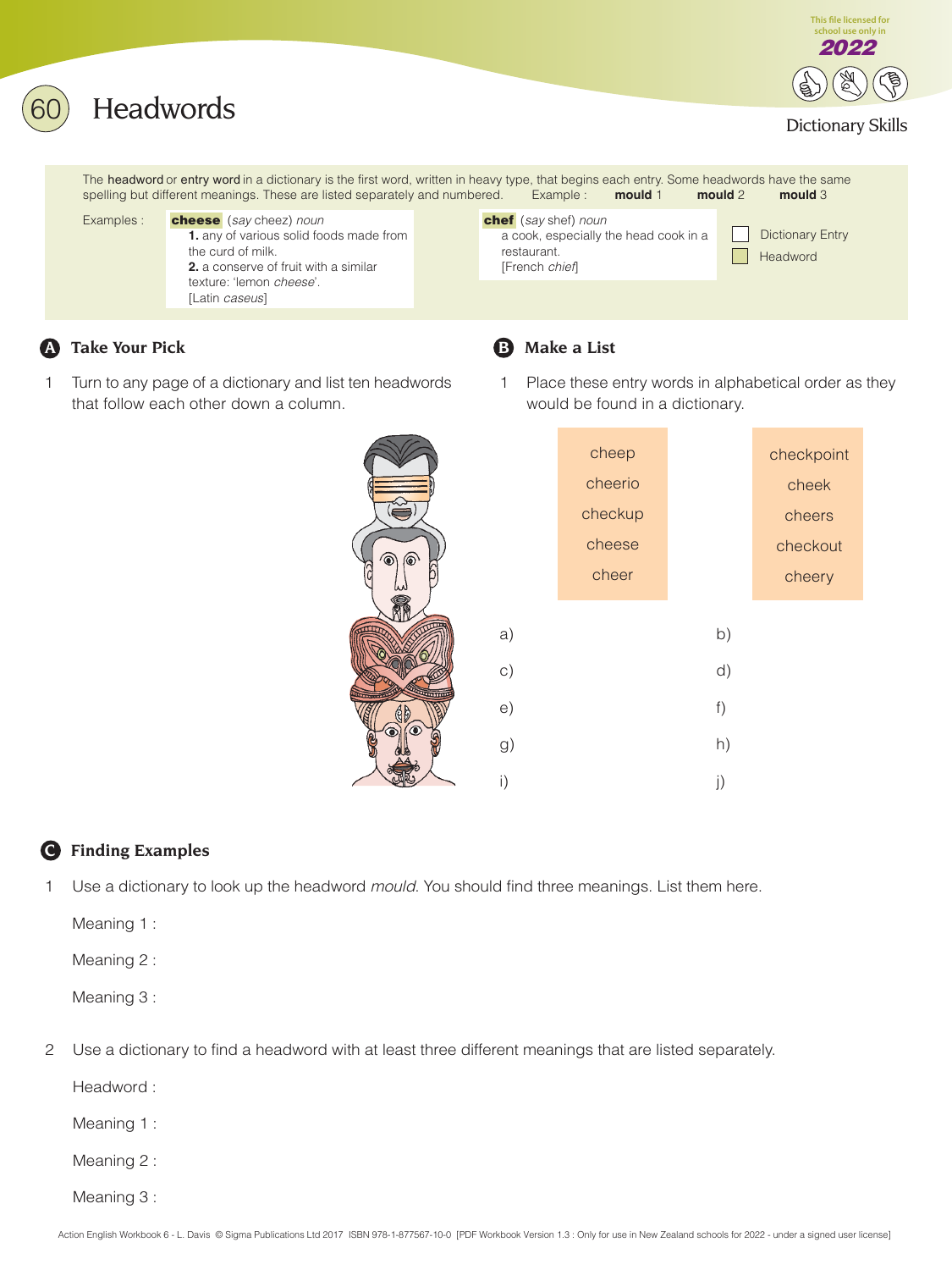

### **A Three Consonants**

1 Each shape is headed with three consonants. Write at least five words in each shape that begin with these groupings.



## **B Three In a Row**

1 Circle the three letters that make a consonant group in each of the following words.

| illustrate | scream   | kitchen  | atmosphere |
|------------|----------|----------|------------|
| sprain     | thread   | disprove | scholar    |
| match      | chronic  | stranger | christen   |
| sphere     | mischief | throb    | describe   |

### **C Endings In Sight**

1 Add either -  $ght$  or -  $tly$  to complete each word.

|       | a) quie    | b) fri |          |        | c) ligh |                          | d) mi    |
|-------|------------|--------|----------|--------|---------|--------------------------|----------|
|       | e) distinc |        | f) silen | g) sli |         |                          | h) sligh |
|       | i) thou    |        | j) drou  |        | k) hei  | $\left  \ \right\rangle$ | kni      |
| m) fi |            |        | n) brigh |        | o) frei |                          | p) cos   |
|       | q) fain    | r)     | brillian |        | s) tar  |                          | deli     |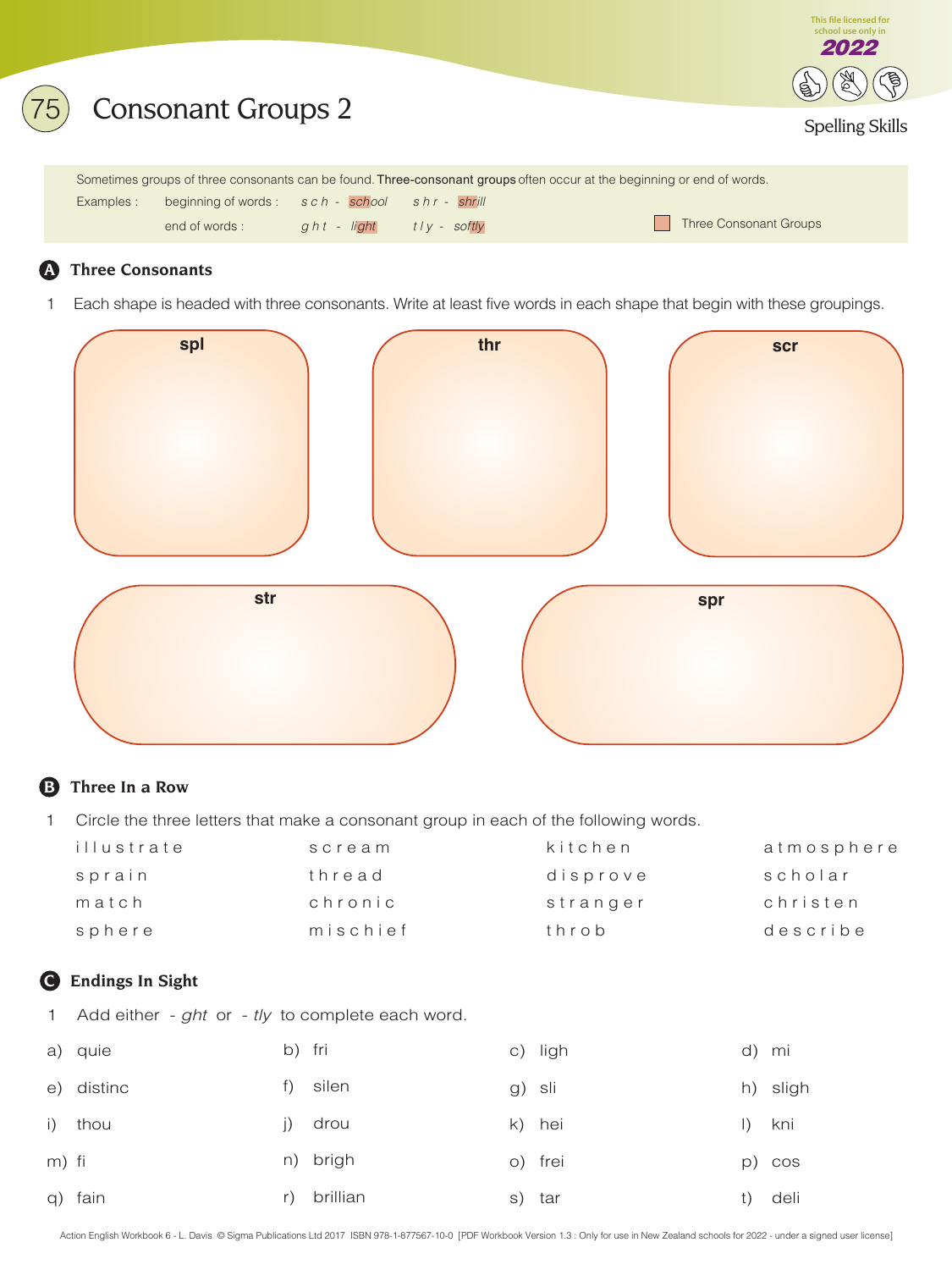# Planning an Essay 1



### Written Language

A piece of writing, such as a story, a letter or an essay, is usually made up of a number of paragraphs. Dividing your writing into paragraphs allows you to focus on each part of the story in turn, like making a chain, link by link. As you focus on the idea(s) for each paragraph you will be able to develop them in detail.

The first paragraph should introduce your story and tell the reader what it is about. The second, third, and any following paragraphs, are the body of your essay and tell the actual story, event by event. The last paragraph brings your story to a close and should leave your reader feeling sad, happy, excited, surprised or any other emotion you are trying for. Above all, you should try to make your story INTERESTING to readers.

You need to make an Essay Plan before you start writing. An Essay Plan has 3 steps. Step 1 is a Brainstorming session to collect ideas. Use paper and pen to jot down any ideas about the story you might think of or remember. A brief phrase is all you need to collect an idea (see Brainstorming example below). Sometimes, ideas you jot down will start you thinking or help you recall other ideas you had forgotten. Think hard. Try to come up with more ideas than you need for the story. That way you can select only the best ideas to use in your essay.

Step 2 involves sorting your brainstorming ideas into a Sequence. Sequencing means putting your ideas into an order that you will use to present your story. Sequencing will help you decide what each paragraph will contain and the story's 'structure' or how it fits together.

Example : Write a plan for a short essay about your pet.

Working: I choose to write about my old dog, Sam. First I will brainstorm ideas, then I will sort them into a sequence. Notice that I have decided to leave some brainstorming ideas out of the sequence.



### **A Step 1 - Brainstorming B Step 2 - Sequencing**

1 Plan a short essay about a pet you have or once had. Write brief phrases and try to collect more ideas than you'll need - then you can choose the best ones.



|                                                  | How and when Sam arrived as a puppy                 |
|--------------------------------------------------|-----------------------------------------------------|
| $\begin{bmatrix} 1 \\ 2 \end{bmatrix}$           | Sleeping with me, then a special new bed for him    |
| 3]                                               | Buying him the frisbee and also the squeak-bone     |
| $4\overline{1}$                                  | Barking at people and off to dog training school    |
| $5\overline{)}$                                  | Going to the vet - injections and glad to be home   |
| $\begin{bmatrix} 6 \\ 7 \\ 8 \\ 9 \end{bmatrix}$ | Chasing cats - the ginger cat next door teasing him |
|                                                  | Taking him for his walk after school with Mum       |
|                                                  | Waiting for his feed at 6 o'clock each day          |
|                                                  | Begging for sausages at the BBQ                     |
| 101                                              | His new collar for his 10th birthday                |
| 11]                                              | Older & slower now and snoring in his doggy bed!    |
|                                                  |                                                     |

1 Sort the ideas from your brainstorm into a sequence. The easiest sequence is a 'timeline-based' sequence (i.e. what happened first, what happened next, etc. . .).

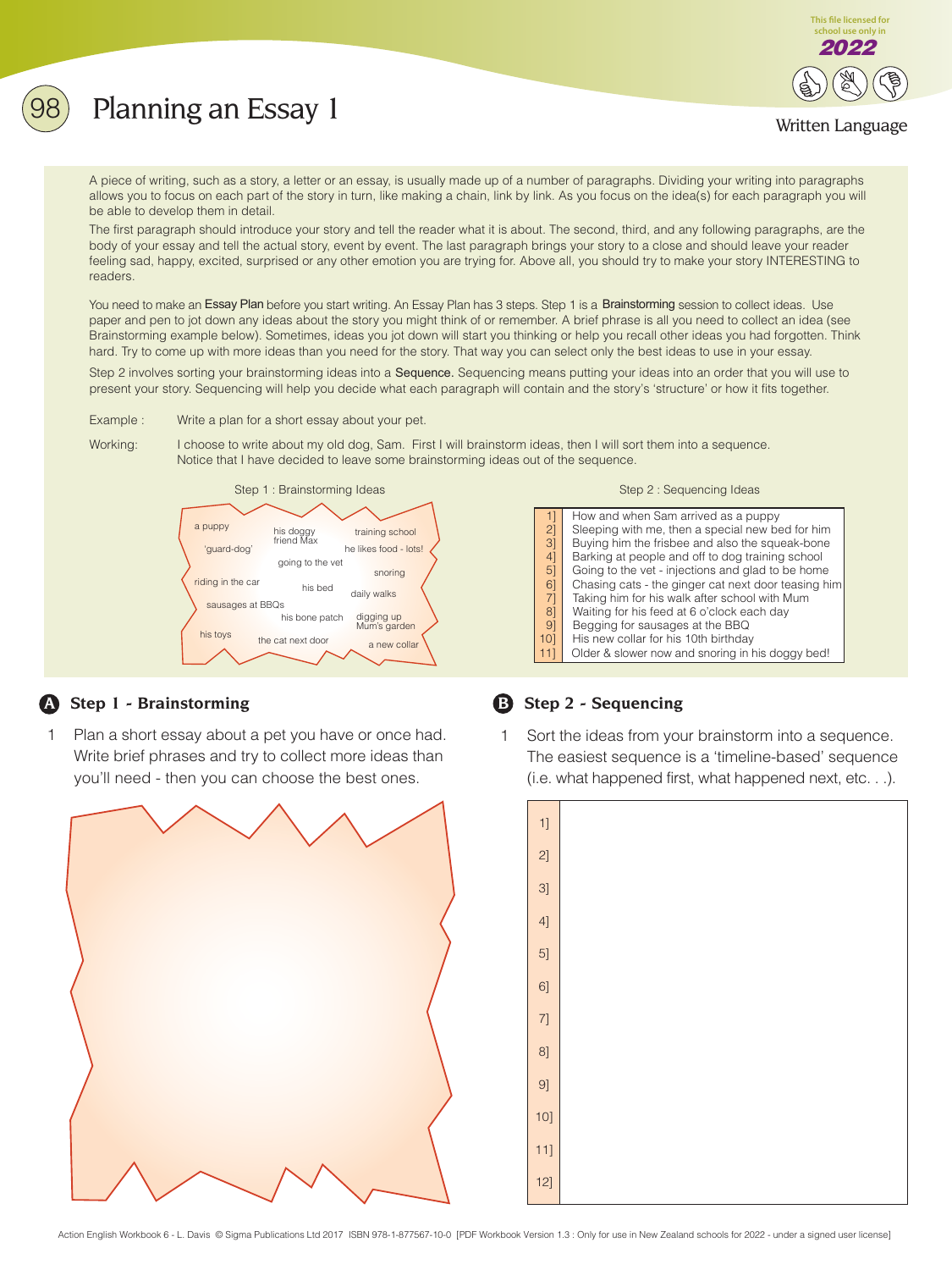

# Newspaper Article - continued

### **A Facts and Figures**

- 1 You will find the answers to the following questions in the article on the Aims Games.
- a) How many athletes attended the 2018 AIMS Games?
- b) How many schools where represented?
- c) What age group is the AIMS Games set up for?
- d) How much money did Tauranga make from the games in 2016?
- e) How many runners will be in Renee's race?
- f) How many seconds does Renee have to improve to break the record?

## **B Who's In-charge**

- 1 Who was doing what to help the AIMS Games be a successful event in 2018?
- a) Who was the AIMS Games tournament director in 2018?
- b) Who was manager of city events?
- c) Who set the cross country course?
- d) Who was Mayor of Tauranga during the 2018 AIMS Games?

### **C An Answer in a Sentence**

- 1 Make sure you answer each question with a complete sentence.
- a) How far afield do competitors come to attend these games?
- b) Why did they need two opening ceremonies at the ASB Arena?
- c) Why did the Tauranga City Council provide free buses for participants, coaches and referees during the games?

### **D Your Opinion - Based on the Article**

1 Why will it be 'inspirational' for the athletes to have Dame Valerie Adams and Nikita Howarth attend the opening ceremony.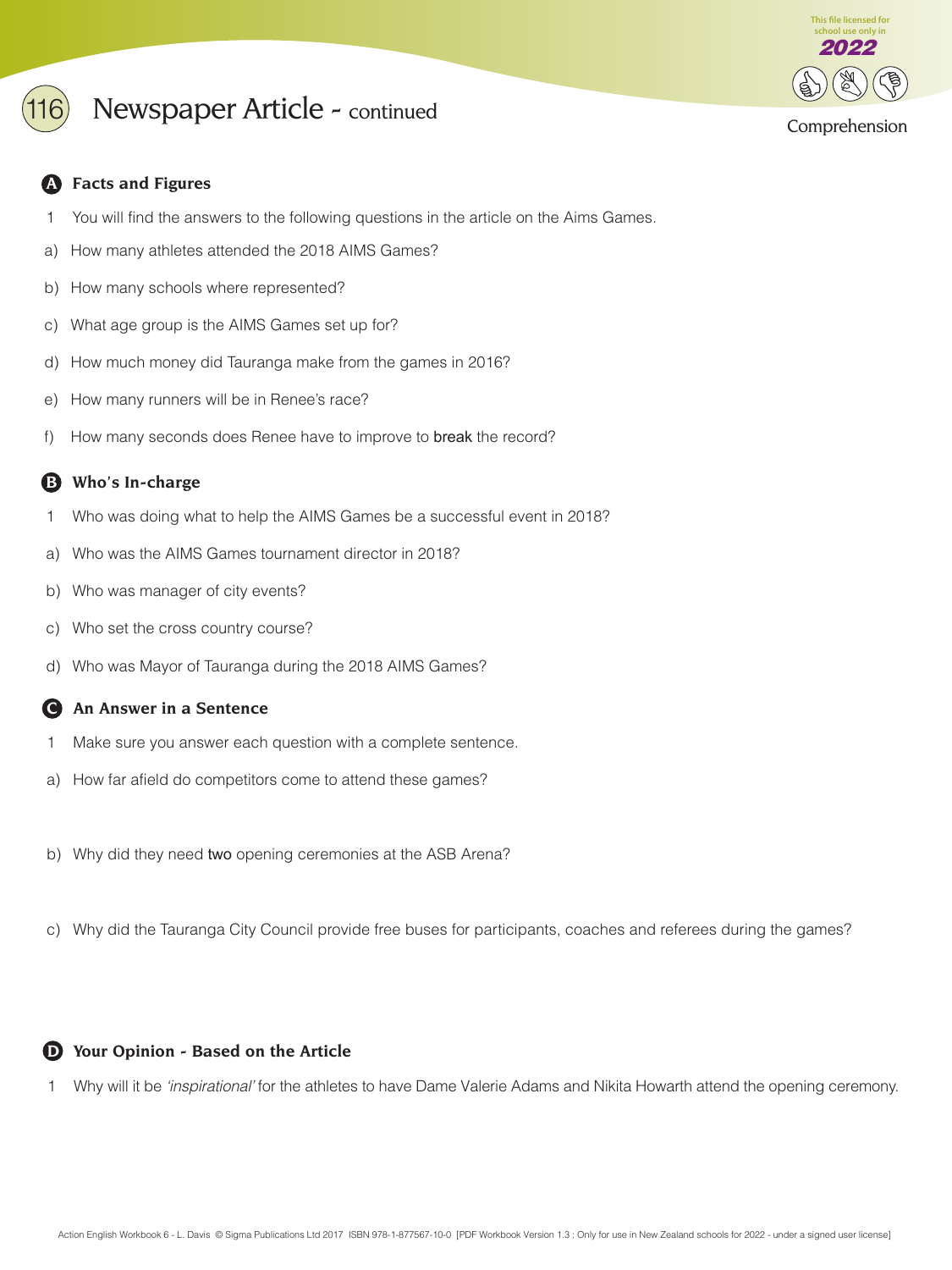# Selecting a Topic **Selecting a Topic**



It is important when doing research that the topic chosen, by either the teacher or the student, should be one of interest to the researcher. Research should use the WHO? WHAT? WHY? WHEN? WHERE? WHICH? HOW? model to map the information that is collected.

### **A What Interests Me?**

Sometimes it is difficult to choose a topic to research. Before a choice is made, you need to ask yourself some questions.

1 List ten topics you would find interesting to research and present as a project.

## **B Making My Choice**

The next step is to narrow the list down to the one topic that would be interesting to research in depth.

- 1 Write the name of a topic you would like to research from the list in  $\bf{A}$ .
- a)
- b) Brainstorm what you know about this topic. Be brief.
- 
- 2 Note down what else you need to know about the topic. Use the WHO? WHAT? WHY? questions to help.

# **C My Choice**

Knowing how to research material properly will help in many subjects in the school curriculum.

1 Write three or four sentences explaining why you have chosen this research topic.